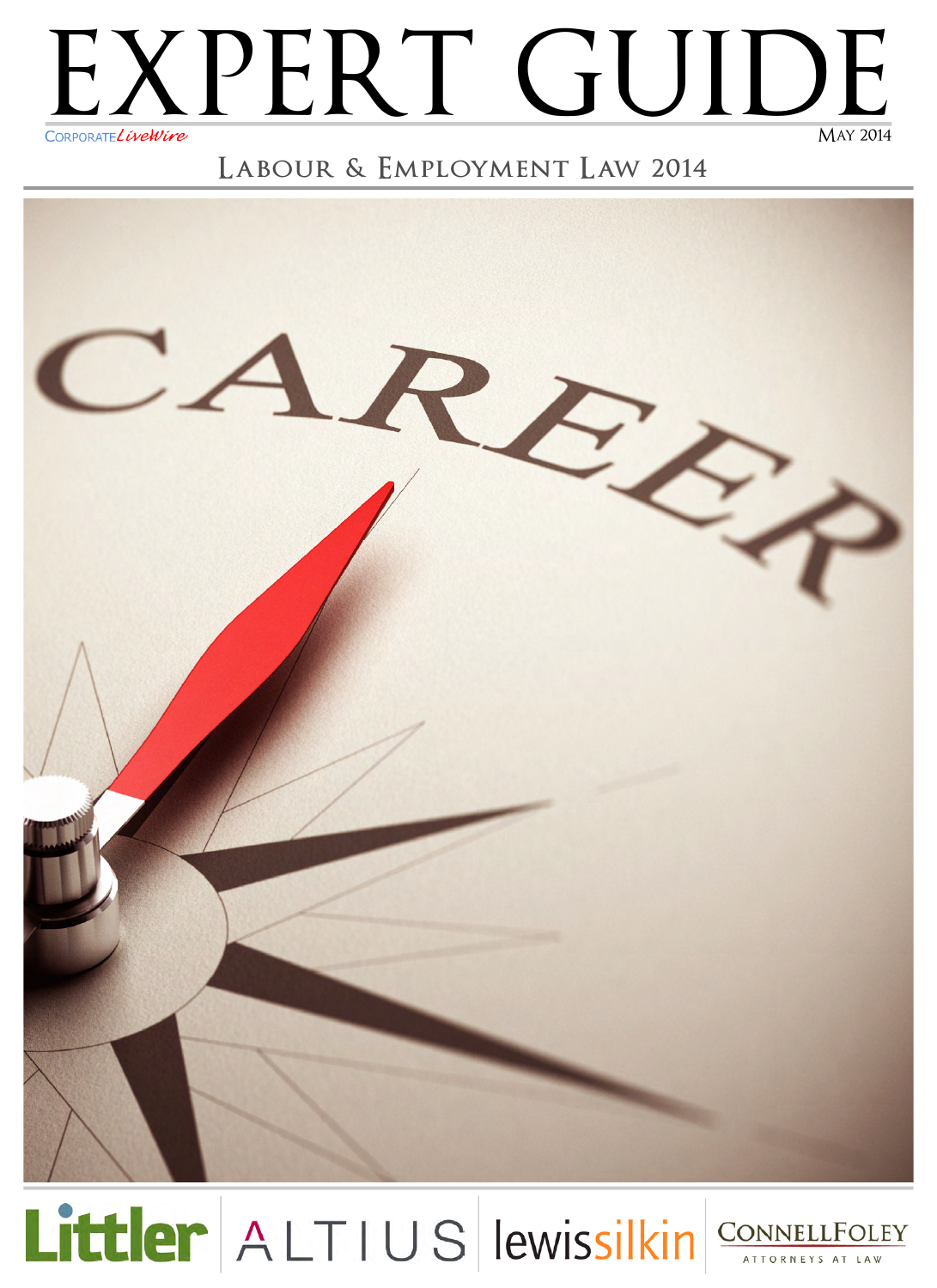implications as the non-Mexican parent company could be considered to have a permanent establishment in Mexico because it has employees carrying out activities there on its behalf.

#### 1. **Available Options**

In light of the issues noted above, hiring Expatriates in Mexico requires careful planning to avoid unanticipated problems for the employer (or its parent company). The following are possible approaches to help minimise risk of liability:

A. **Termination of Employment by Parent Company** - To help limit exposure under the FLL: (1) The parent company could terminate its employment relationship with the Expatriate before he or she begins working in Mexico (being sure that the termination is carried out and documented according to the requirements of the law applicable to the employment relationship between the parent company and the Expatriate); and (2) The Expatriate then enters into a new employment



contract with the Mexican subsidiary covering the full amount of salary and benefits to be paid.

B. **Mirror Payroll** - An alternative is to use a "Mirror Payroll" or "Shadow Payroll" in which: (1) The parent company and the Mexican subsidiary enter into a secondment agreement in which the parent agrees to let the Mexican subsidiary hire the Expatriate for a certain period of time and to deposit the salary of the Expatriate in a bank account designated by the Expatriate (on the instructions of the Mexican subsidiary since it is the legal entity obligated to pay the salary to the Expatriate), and to continue to include the Expatriate in its benefit plans; and (2) The Mexican subsidiary and the Expatriate then enter into an employment agreement setting out the terms of employment according to Mexican legal framework. The parent company charges back to the Mexican subsidiary the amounts paid for salary and benefits. The Expatriate must be registered as an employee with the Social Security System and all documents for regis-



rights of employees in Mexico – these rights may be greater than would be the case in many other countries. This article outlines some of the primary issues arising from the em-

ployment of expatriates (the "Expatriates" or the "Expatriate") in Mexico.

First, Mexico's Federal Labor Law iary and the non-Mexican parent ("FLL") and Social Security Law ("SSL") apply to all employment in Mexico, regardless of any choice of law provision in the international assignment letter, the nationality of

As Latin America has become home to an increas-**Ling number of multinational** enterprises, we have seen a corresponding growth in expatriates living and working in Latin America. While this transition can be accomplished without undue hardship, before companies employ expatriates in Mexico they must consider Mexican labour relations laws and regulations and the resulting A

Mónica Schiaffino [mschiaffino@littler.com](mailto:mschiaffino%40littler.com%20?subject=)  +52 55 5955 4504

> the employer or the employee, the place where the salary is paid, or where the employment agreement is executed. An Expatriate working in Mexico has the same statutory rights as any Mexican employee under the FLL and the SSL, including rights to vacation, vacation premium, Christmas bonus, profit sharing, health and pension benefits, and severance in the event of a wrongful termination.



Another concern arises from the presumption in Mexican law of a joint employment relationship: by both the Mexican subsidiary and the non-

Mexican parent company. When such a joint employment relationship is found to exist, Mexican law requires both the Mexican subsid-"employer" to comply with Mexican labor law.

A finding of a joint employment relationship may also have income tax

## **Employment Of Expatriates In México**

By Mónica Schiaffino